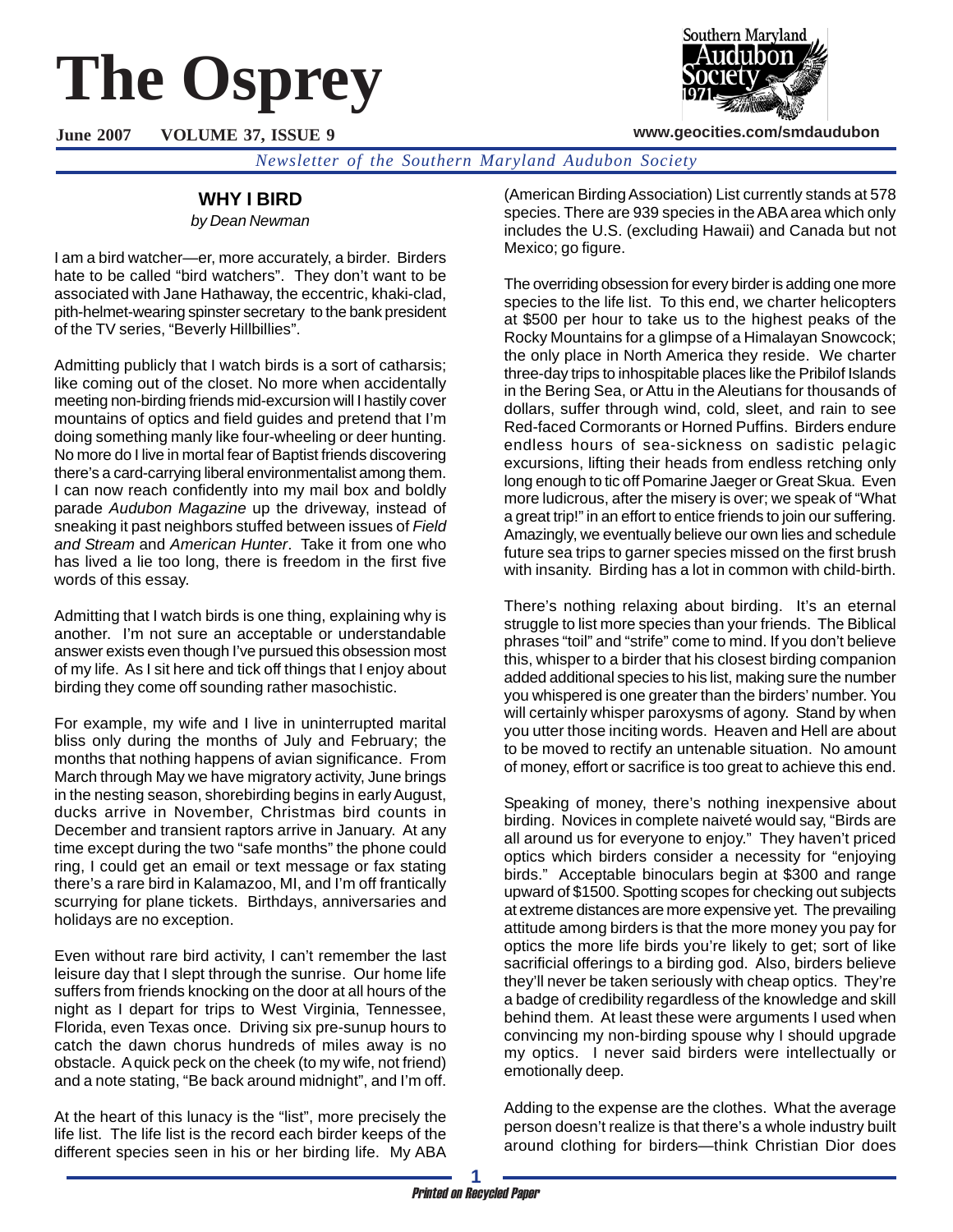camouflage. The next time you're outdoors look at the people you meet. I'll give you odds you can spot the birders; baggy clothes, zip-off pants, large floppy hats, boots and, if we're in deep grass, pants legs tucked into socks. The astounding thing to most non-birders is that each one of those "non-fashion" statements is wearing at a minimum \$200 worth of cloth, canvas and leather. That's without the pith helmet.

There's nothing healthy about birding. Think about it—long hours of sitting in the car transiting to bird's location, long hours of waiting statically and quietly for the bird's appearance, and a long sedentary trip home. The most work your heart gets is the anxiety created when your buddy sees the bird "plain as day" and you can't.

Complicating the health issue is the food birders eat. As I sit here and contemplate the favorite restaurants visited while pursuing this hobby, the hands-down choice is the Carl's Junior in Nogales, Arizona. Close behind is the Arby's in Socorro, New Mexico. I could list third through tenth choices but, for the sake of brevity, you get the idea. Birders love junk food and, combined with the sedentary activities described above, our waist lines reflect it. You'll never see serious birders looking like Lance Armstrong.

There are physical dangers if you bird. In twenty plus years of pursuing this neurosis I've been bitten, pecked, stabbed, raked with talons, flogged by a turkey, kicked by an ostrich, and coated by every type excrement a bird can expel. I've fallen off cliffs in the dark, wrecked nine rental cars, endured poison ivy, ticks, sunburn, sea-sickness and scorpion stings. I've been cussed out in eight languages, shot at in Alaska and chased out of a bar by right-wingers in Texas. Now just remind me again; what are the "benefits" of the great outdoors?

Why do I bird? Sigmund Freud would have a field day with that answer. He'd say I was potty trained too early (certainly not the case—ask my exasperated mother), had attractions to my sister (I don't have one), or am gender confused (don't tell my wife). Whatever the reason, it satisfies a need for self punishment, debasement and persecution that's innate within me. Obviously, subconsciously, I'm not happy unless I'm suffering. Come to think of it, maybe those "manly" sports of four-wheeling or deer hunting don't sound so bad.

## **REPORTS FROM THE FIELD**

## **Smallwood State Park, April 20, by Jean Artes**

This morning I went scouting for the following day's field trip, and in less than two hours found 42 species. Next day I hoped some better ears and eyes would find even more, since I was missing such expected things as Bald Eagle, Red-headed and Pileated Woodpeckers. Even so, I got close (10-15 feet away) looks at a Common Yellowthroat and a Louisiana Waterthrush. I saw several Ruby-crowned Kinglets and heard Northern Parula Warbler, White-eyed Vireo, and Ovenbird. Oddly I found no gulls or terns, grackles

or robins. But found Double-crested Cormorant and Northern Rough-winged, Tree and Barn Swallows. There was a small group of Lesser Scaup still lingering. I got a good view of a Swamp Sparrow and copulating Downy Woodpeckers. There were spring beauties just opening, waning bluets, jack-in-the-pulpits about 5 inches high, star chickweed, May apple with no flowers yet, and lovely little dark purple violets, which I love in the woods and hate in my flower beds. Ah, spring! Achoo! Besides fishermen (there was a bass tournament) we'd see what tomorrow brought. There was promise of good weather. After being rained out three years in a row, this was good news.

#### **Smallwood State Park, April 21, by Jean Artes**

There were a dozen of us this Saturday morning and I am please to tell you that three of us were under 15. Ina-Marie, one of our Youth Bird Camp alumni, Rueben and Brandon were all very serious birders. We had 48 species which outdid yesterday's list. American Coots, Mallards, Common Grackle, Dark-eyed Junco, Northern Mockingbird, Pine and Black-and-white Warblers, Caspian and Royal Terns, Turkey and Black Vultures, and Bald Eagles were added to the previous day's list. Unfortunately, we did not get the Wild Turkeys, Swamp Sparrow, House Wren, Great Horned Owl, and the Ruby-crowned Kinglets. The weather was absolutely wonderful. The company was great. What would have made for perfection would have been Cora Fulton sharing her wonderful homemade breads, or Carmen Anderson, or Shirley Wood with their equally wonderful breads, at the end of the trip. We miss their presence on these trips!

# **BIRDING LAFAYETTE, LOUISIANA, APRIL 2007**

*by Tyler Bell*

Jane Kostenko and I have been working American Birding Association conventions since 1994 when they were biennial. Since 1996 they've been annual, making the Lafayette convention our  $12<sup>th</sup>$ . Attendance was light, less than 300 attendees compared to the usual 600-700. We discussed this at the convention and the only reason we could come up with is a mistaken perception that all of Louisiana was flattened by hurricanes Katrina and Rita. Lafayette happens to be between the paths of both and was virtually untouched.

We have birded in that area (Beaumont, Texas, just to the west) and had no target species for this trip, which made for a relaxing itinerary. So, on our first day of field trips, after we had loaded buses and the last one had departed, we headed south to New Iberia, to Avery Island and the Tabasco factory. The factory tour is free although the McIlhenny's charge you a dollar to get onto the island.

Continued on page 3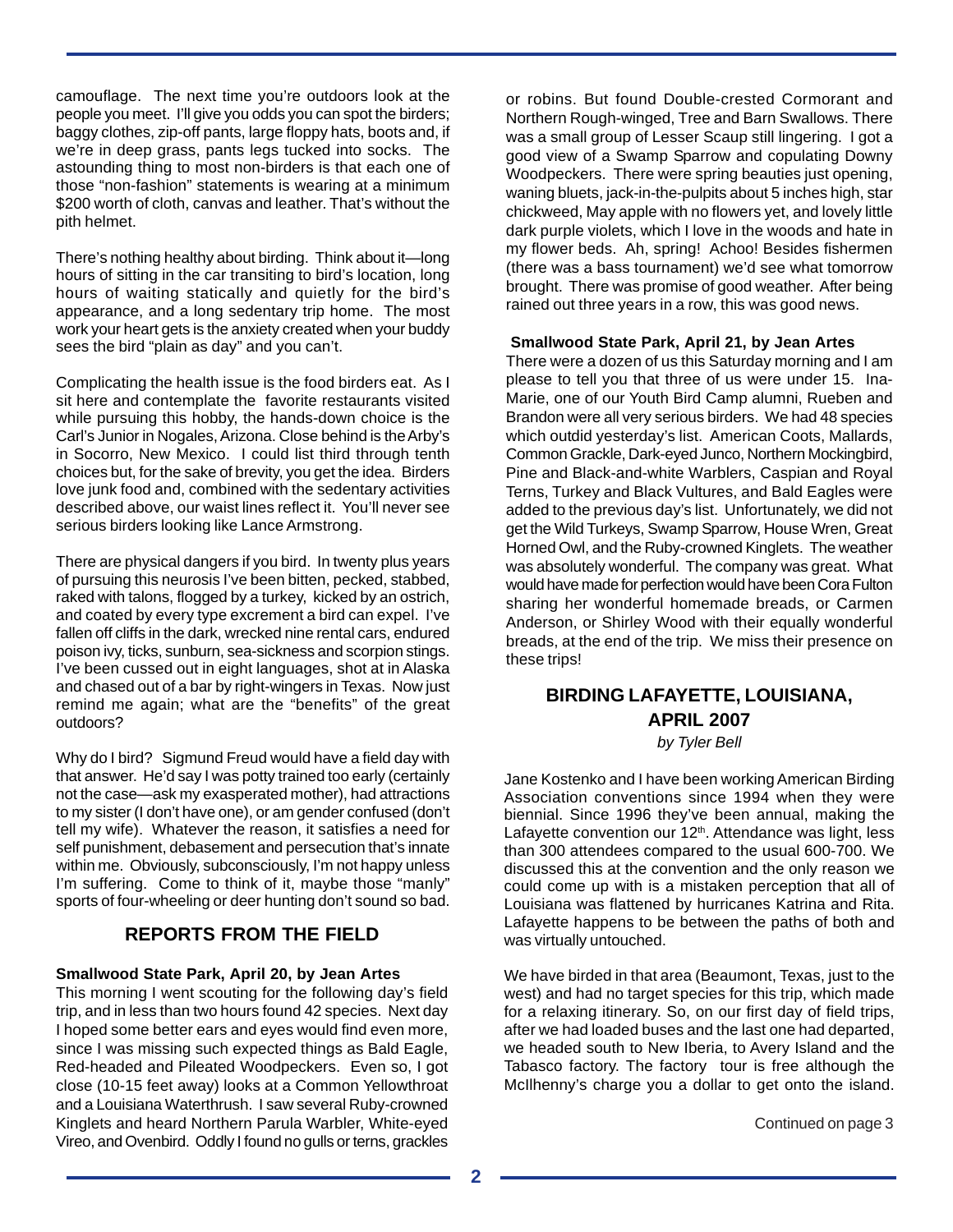There is an additional fee to get onto Avery Island which is basically an arboretum.

One of our focuses for the Avery Island tour was the egret colony. There is a large pond with wooden platforms well away from the pond edge. These platforms were covered with Great Egret nests with young from downy to almost fledged. The noise was quite interesting as the older young were very vocal in begging for food. There was some interesting behavior between a returning adult and its mate at the nest. They would call to each other on approach, then bob their heads and flare their plumes before the returning bird would disgorge the latest meal. In the cypress trees nearby were Snowy Egrets and Anhingas on nests.

On our second field trip day we did a swamp tour at Lake Martin which is only about 15 minutes from Lafayette. This was once a naturally flowing bayou that was dammed to make it a lake. The boat driver was a Cajun named Butch Gutchereau. He would describe things as we nosed the quiet 4-stroke-powered boat through the cypress trees. Occasionally he would lapse into French. The Cajun accent is unique! Anyway, we saw Black-crowned and Yellowcrowned Night-Herons on nests, and elsewhere across the lake, we saw Great Egrets and one pair of Roseate Spoonbills (or rosettes as Butch called them) on their nest.

Our final day of birding was in a local nature preserve. The first dinner speaker at the convention had told us that hackberry trees have the most bird species feeding in them. I can't remember the second, but pecan trees came in third. There were a couple of large pecan trees at the entrance to the park so we scanned the branches and found them crawling with Tennessee Warblers as well as a number of other species of warblers. So, if you're ever in the south in April, look in the pecan trees. Apparently there is a hairless worm that erupts shortly after the leaves start growing and the birds coming across the Gulf of Mexico know it. Yum!

So despite the low number of attendees, the convention was a birding success. There was a total of 238 species for the week. Our total was much lower but we weren't trying very hard. It's nice to be in a place where you can see Roseate Spoonbills and Mississippi Kites flying by your hotel room window! I highly recommend a trip to Louisiana or eastern Texas in late April. There's nothing quite like seeing trans-gulf migrants come streaming in off the water in early afternoon.



## **FOSTER PARENTS NEEDED**



Southern Maryland Audubon Society sponsors the banding of nestling birds of prey, or raptors, with serially numbered aluminum bands in cooperation with the Bird Banding Laboratory of the U. S. Department of the Interior, as part of our bird research and conservation activities in Southern Maryland. Limited numbers

of Osprey and Barn Owl nestlings become available each year for adoption. The gift of \$10 for an Osprey adoption, or of \$25 for a Barn Owl adoption, contributes to a special fund for the support of raptor research and raptor conservation projects. The foster parent receives:

- A certificate of adoption with the number of the U. S. Department of the Interior band, and the location and date of the banding.
- Information on the ecology and migration patterns of the species, photo of a fledgling, and any other information on whereabouts or fate of the bird that may be available.

Interested? Here's how to become a foster parent of an Osprey or a Barn Owl. Send \$10.00 for each Osprey, or \$25 for each Barn Owl to:

**Southern Maryland Audubon Society ATTN: Adoption Program 11350 Budds Creek Rd. Charlotte Hall, Maryland 20622**



| <b>ADOPT A RAPTOR</b>                                                  |  |  |  |  |  |
|------------------------------------------------------------------------|--|--|--|--|--|
| Name:                                                                  |  |  |  |  |  |
| Address:                                                               |  |  |  |  |  |
|                                                                        |  |  |  |  |  |
|                                                                        |  |  |  |  |  |
| I wish to adopt (check one):                                           |  |  |  |  |  |
| (number of) Osprey, \$10.00 each<br>(number of) Barn Owl, \$25.00 each |  |  |  |  |  |
| <b>Amount Enclosed:</b>                                                |  |  |  |  |  |
| (Make checks payable to:<br><b>Southern Maryland Audubon Society)</b>  |  |  |  |  |  |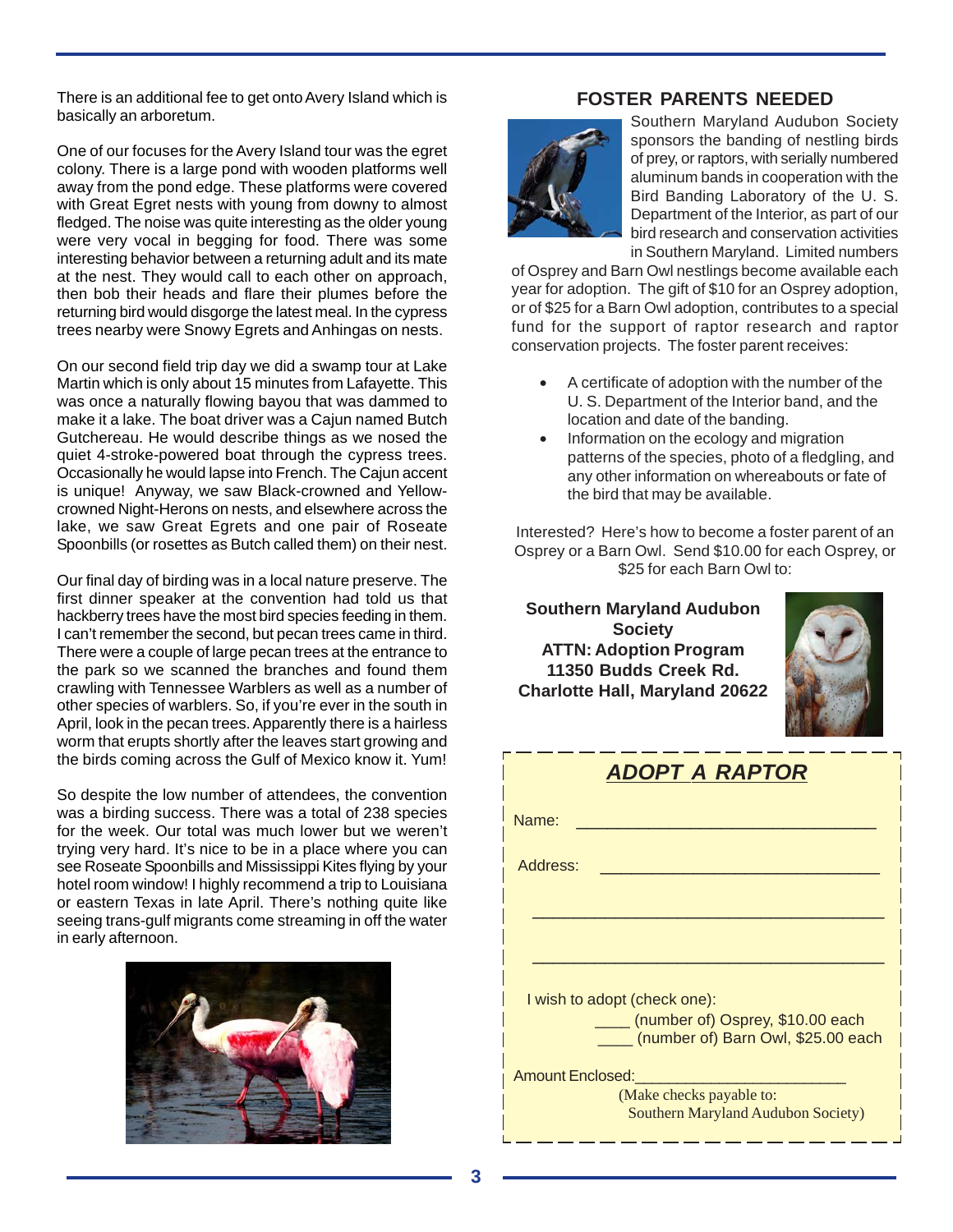## **NOMINATIONS FOR 2007 OFFICERS AND DIRECTORS**

*by Bob Lukinic, Nominating Committee Chairman*

The nominees are:

President - Gwen Brewer

She has served for 2 years and has agreed to be nominated for one more year-long term.

Vice-President – George Jett He now serves as chair of the field trip committee.

Treasurer- Will Daniel

Will now serves as our treasurer.

Secretary – Matt Dement

Matt now serves as secretary, agrees to stand for reelection.

Director – Bob Lukinic

Bob is serving as Director and agrees to be nominated again.

Director – Chris Ordiway

Chris is a relatively new member of SMAS. He is a naturalist at Hard Bargain Farm in Southern Prince Georges County.

We all want to thank the members who are leaving the board.

Julie Daniel had to give up her spot as vice-president because of the arrival of twin girls at the beginning of May. We are sorry to see her leave, but equally pleased that she and Treasurer/husband, Will, have two new, healthy family members.

Marsha Pugh has asked to be replaced in her expiring director position. She served as director and chair of the Hospitality Committee. We will miss her input on running SMAS and her help providing refreshments at the monthly meetings.

Voting on all nominees will be take place at the Annual Meeting on June 3.. Nominations for any of the above positions remain open, and may be made now and during the Annual Meeting until nominations are closed by vote of the members..

# **2007 CONSERVATIONIST OF THE YEAR AWARD**

The Board of Directors has selected Dr. James P. Long of Accokeek as our 2007 Conservationist of the Year. The Conservationist of the Year Award will be presented at the Annual Meeting on June 3. Although a physicist by profession, he is interested in natural history and has spent many years studying the spawning of anadromous fish in the Mattawoman Creek. He founded Friends of Mattawoman Creek in 1992, now expanded to the Mattawoman Watershed Society, and works tirelessly to protect that valuable resource from further degradation. At Chapman Forest he conducted many botanical, aquatic, and living resource studies that contributed to the property's purchase by the state in 1998.



# **"GREEN IS KLEEN" CLOTH BAG FUNDRAISER**

Would you like to reduce your use of plastic bags? Lee Duer of the Wild Bird Center in Waldorf, a great supporter of SMAS, will sell cloth bags at his store imprinted with the slogan that he has developed, "Green is Kleen!." These high-quality bags are made of 10 oz. recycled cotton in a natural color, are the size of a large grocery bag (18 in. W X 17.5 in. H X 7 in.), and have a 25 inch handle so that they can go over the shoulder. The price will be \$9.95, with \$3 of every sale donated to SMAS. The bags are expected to be in stock near the end of May.

The Wild Bird Center is located in the Waldorf Shoppers World Shopping Center, between Borders Books and Radio Shack.

|               | <b>HELP SMAS PROVIDE BINOCULARS</b><br>FOR SCHOOL AND YOUTH ENVIRONMENTAL EDUCATION PROGRAMS |
|---------------|----------------------------------------------------------------------------------------------|
|               | <b>DONATION FOR BINOCULAR FUND</b>                                                           |
| Your name:    | Amount donated \$                                                                            |
|               |                                                                                              |
| Your address: |                                                                                              |
|               |                                                                                              |
|               |                                                                                              |
|               |                                                                                              |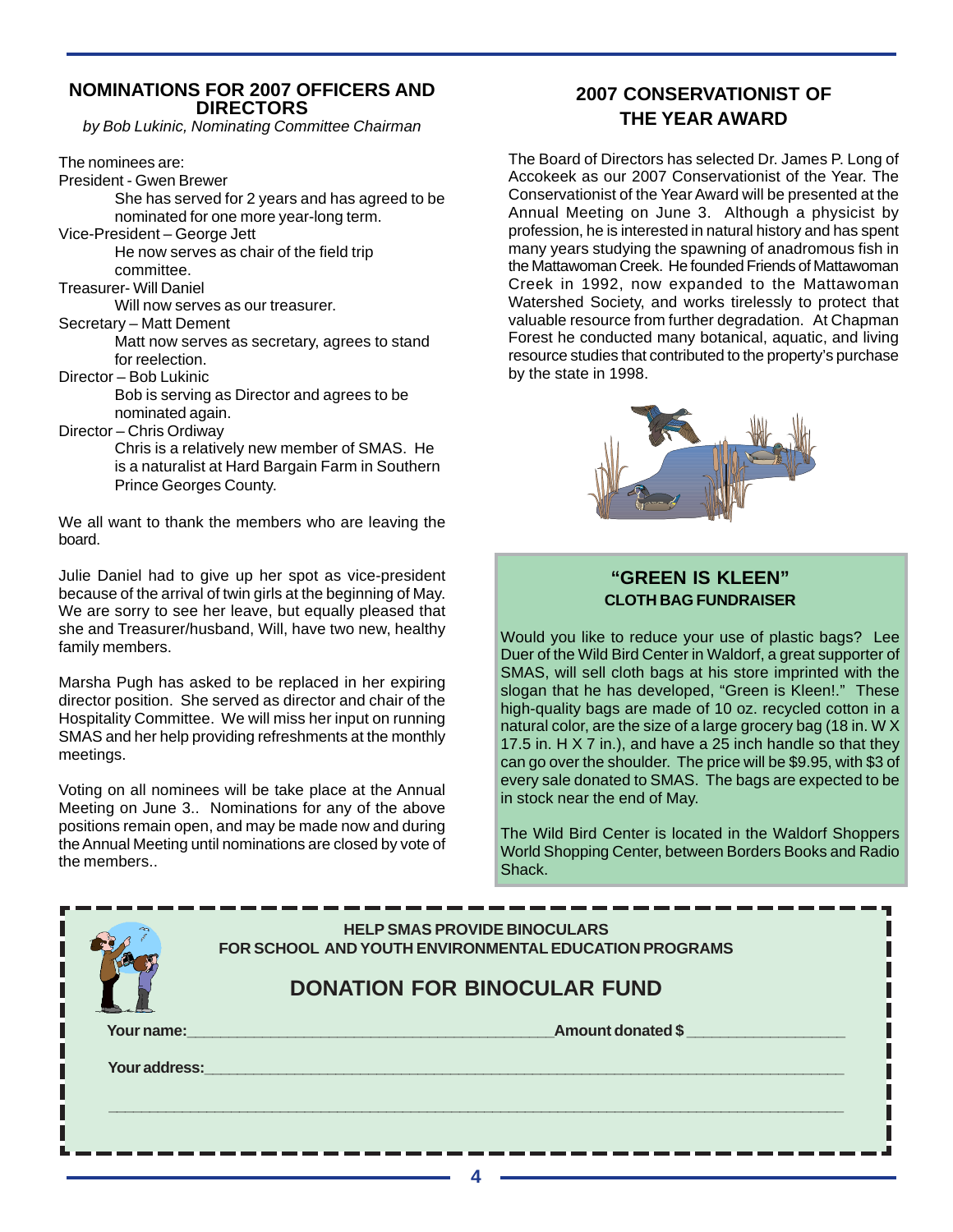# **WELCOME, NEW MEMBERS!**

**WELCOME, NEW MEMBERS!** James & Lisa Clay, Lexington Park Mr/Mrs. J Angle, Nanjemoy Jill Ashley, Clinton Sandi Beinke, La Plata Jean Brown, Hollywood June Cook, Camp Springs Brendon Cox, Pomfret Mr/Mrs. Donald M-P, Dunkirk Mr/Mrs. Robert Douglas, Pt Republic George Durgin, Prince Frederick

Pearl/Harry Haley, Chesapeake Bch Laura K. Heid, Ft Washington Rose G. Hoffman, Owings Eddie R. Johnson, Jr, Brandywine Mr/Mrs. Arthur Jose, Ft Washington Nancy L. Kimble, Cobb Island Mr/Mrs. Elmer W. Lewis, Jr, Waldorf George E. Mc Kinley, Huntingtown Renee K. Munir, Ft Washington Juock S. Namkung, Lexington Park

Helga Nelson, Bryans Road Genevieve Nesslage, Great Mills Donna L. Oberry, Owings Merwin E. Potter, Pomfret Deon Root, Great Mills Dolores Steinhilber, Waldorf Brian Derrick Spivey, Suitland Mr. W. Vogelsang, Waldorf Judy Filner, Bethesda Richard D. Fronck, White Plains

# **CHANGE IN DUES YEAR FOR "CHAPTER-ONLY" MEMBERSHIP**

The Board has accepted a proposal of the Membership Committee to change the effective date of all "Chapter-only" memberships to coincide with our fiscal year, July-June. Members who have renewed since January 2007 will be extended through June 2008. Those renewing July-December 2007 will be charged ½ the dues rate and extended through June 2008. Multiple year subscribers and new members will be extended appropriately. Beginning June 2008, renewal notices will be attached to the June Osprey. As SMAS now has over 110 "Chapter-only" members, this change will ease the monthly burden of the Membership Committee and the Treasurer.

# **YARD SALE PLANNED FOR SEPTEMBER 29**

Our annual fund-raiser Yard Sale is planned for Saturday, Sept. 29, 8 a.m.-2 p.m. (rain date Sept. 30). Julie and Will Daniel have again generously offered their premises on Md Rte 5 for the sale. Start collecting things you no longer need for recycling to help support our education programs. No clothes or books, but clean household and yard items in working order are ready sellers, as are small furniture pieces. Items can be dropped off **after September 1** at the Daniels at 6622 Leonardtown Road (301-274-5756) or may be brought the day of the sale. Help is always needed for this fun event!

#### ○○○○○○○○○○○○○○○○○○○○○○○○○○○○○○○○○○○○○○○○○○○○ ○○○○○○○○○○○○○○○○○○○○○○○○ **MEMBERSHIP APPLICATION**

- Please enroll me as a member of the Audubon Family and the Southern Maryland Audubon Society. I will receive the chapter newsletter, *The Osprey*, and all my dues will support environmental efforts in Southern Maryland.
- Please enroll me as a member of the National Audubon Society at the Introductory Offer. My membership will also include membership in the Southern Maryland Audubon Society. I will receive National's *Audubon* Magazine, the chapter newsletter, *The Osprey*, and support national and local environmental causes. A fraction of my dues will be returned to the local chapter.

|                                                                                                             |                                                                                       | <b>P.O.Box 181</b> | Mail to: Southern Maryland Audubon Society<br><b>Attn: Membership</b>   |      |  |
|-------------------------------------------------------------------------------------------------------------|---------------------------------------------------------------------------------------|--------------------|-------------------------------------------------------------------------|------|--|
|                                                                                                             | $City$ $State$ $Zip$                                                                  |                    | Bryans Road, MD 20616                                                   |      |  |
| <b>Chapter-Only Dues</b> (new/renewal)<br>Make check payable to<br><b>Southern Maryland Audubon Society</b> |                                                                                       |                    | National Dues, Make check payable to<br><b>National Audubon Society</b> |      |  |
| ⊔                                                                                                           |                                                                                       | ப                  | Introductory Offer - 1 year                                             | \$20 |  |
| ப                                                                                                           | Senior/Student $\qquad \qquad \qquad 1$ yr \$15 $\qquad 2$ yr \$28 $\qquad 3$ yr \$42 | ப                  | Introductory Offer $-2$ year                                            | \$30 |  |
| ❏                                                                                                           | \$500<br>Individual Lifetime Membership                                               | ш                  | Senior/Student                                                          | \$15 |  |
|                                                                                                             | \$250<br>Senior (0ver $62$ )                                                          | 5                  |                                                                         |      |  |